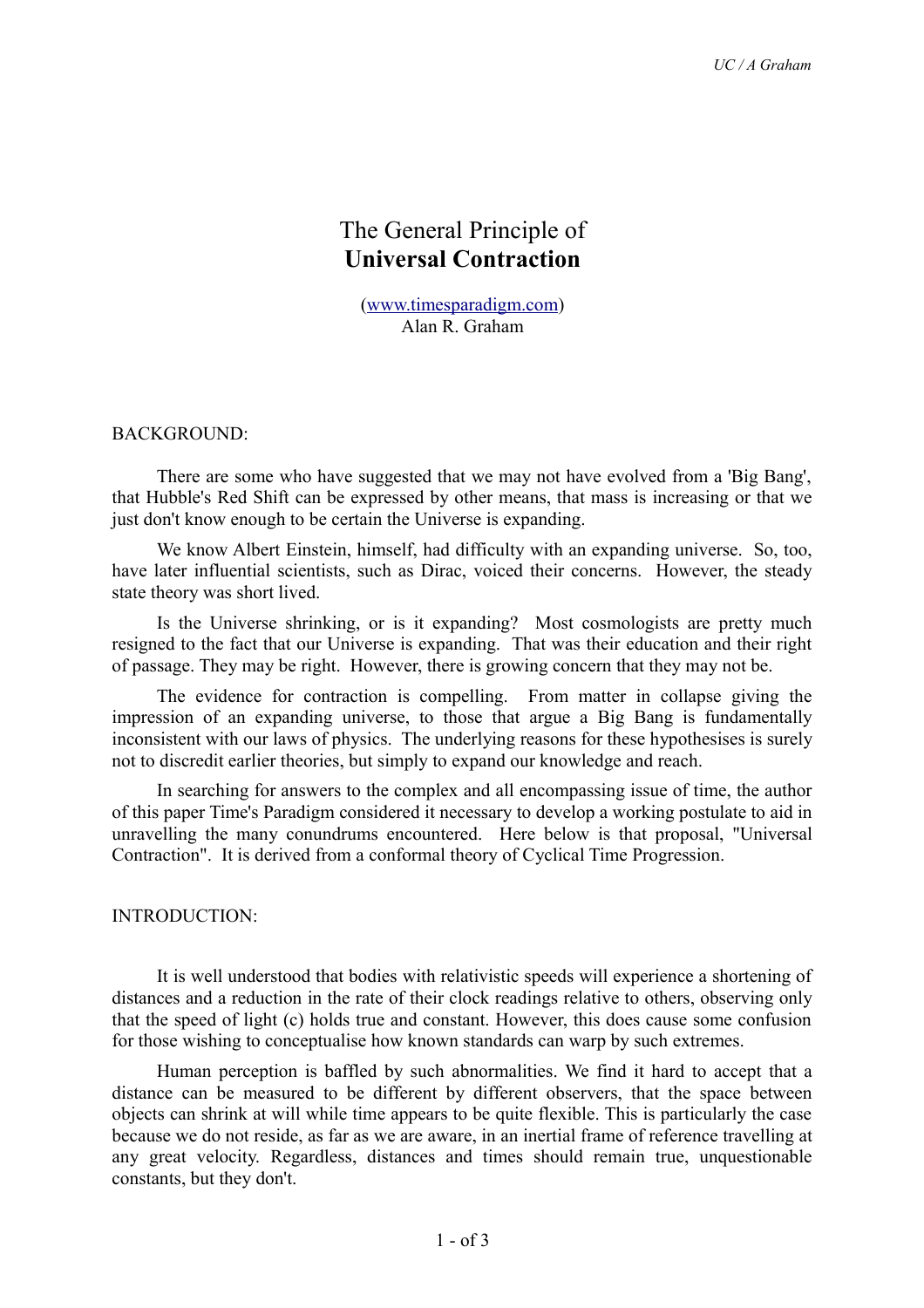The awkwardness of appreciating these space/time inconsistencies within the framework of Special Relativity (SR) may be resolved by this simple hypothesis, called Universal Contraction (UC):

"Bodies in the Universe are in constant and uniform collapse

by an amount inversely proportional to their velocities."

That bodies of mass are reducing or contracting relative to their velocities, rather than the standard view that says, mass increases with velocity, does not constitute a conflict with SR, as was discussed earlier in this chapter. Observers with slower speeds contract at a greater rate. They measure those with greater speeds as increasing in mass due to slower contraction, indicative of SR. It can be argued that SR does not say we increase in mass, i.e. get bigger, because that really makes no sense; so, to avoid such an apparent incongruity, the increase in mass was given a special name: Relativistic Mass. UC states that there is no actual increase in mass at high speed, contraction is merely slowed.

Distances, time and lengths can now be seen to change physically and differently dependent on an observers relative speed. At speeds approaching (c), a body will practically cease contraction and observable surroundings in faster contraction will thus be measured from the reference frame of the body to have distances and lengths reduced by an amount as expressed by the Lorentz factor. However, bodies at relativistic speed would not actually be able to perceive slower frames of reference in contraction (see chapter 6.).

## This Hypothesis Further States:

1. Bodies in the Universe are subject to overall contraction. The greater a body's velocity, the more it resists collapse.

2. At (c), all energy is uni-directional, and particulate functionality at the atomic level is deprived and ceases, as does collapse.

3. Contraction of matter in the Universe is a measure of functionality, the faster a body contracts the faster its clock ticks. At zero velocity (z), particulate energy is absolute, with no interference from inertial progression through space to hinder total collapse.

4. Distances between bodies are proportionally reduced by the contraction of matter. Space exists only between matter and, therefore, is not infinite. It is contained in all directions due the cyclical nature of the Universe.

5. The Universe is neither expanding nor contracting. Its contents is collapsing towards the future, while it appears to be expanding. In this model the past and the future exist together (the Block Universe), as a solid fractal progression.

6. All matter emerges into existence in the Universe at (c), called their 'Universal Origin'.

7. The spatial dimensions of matter merge to redundancy at (z), called a 'Singular State'.

8. (c) and (z) are both attributes of the same event. At (z) a singular state will reemerge as uni-dimensional matter at (c). The overall energy of the 'steady state' Universe remains constant, and time is shown to function as a cycle.

9. The universal contraction of matter and, therefore, time, is a cycle which flows in one direction only.